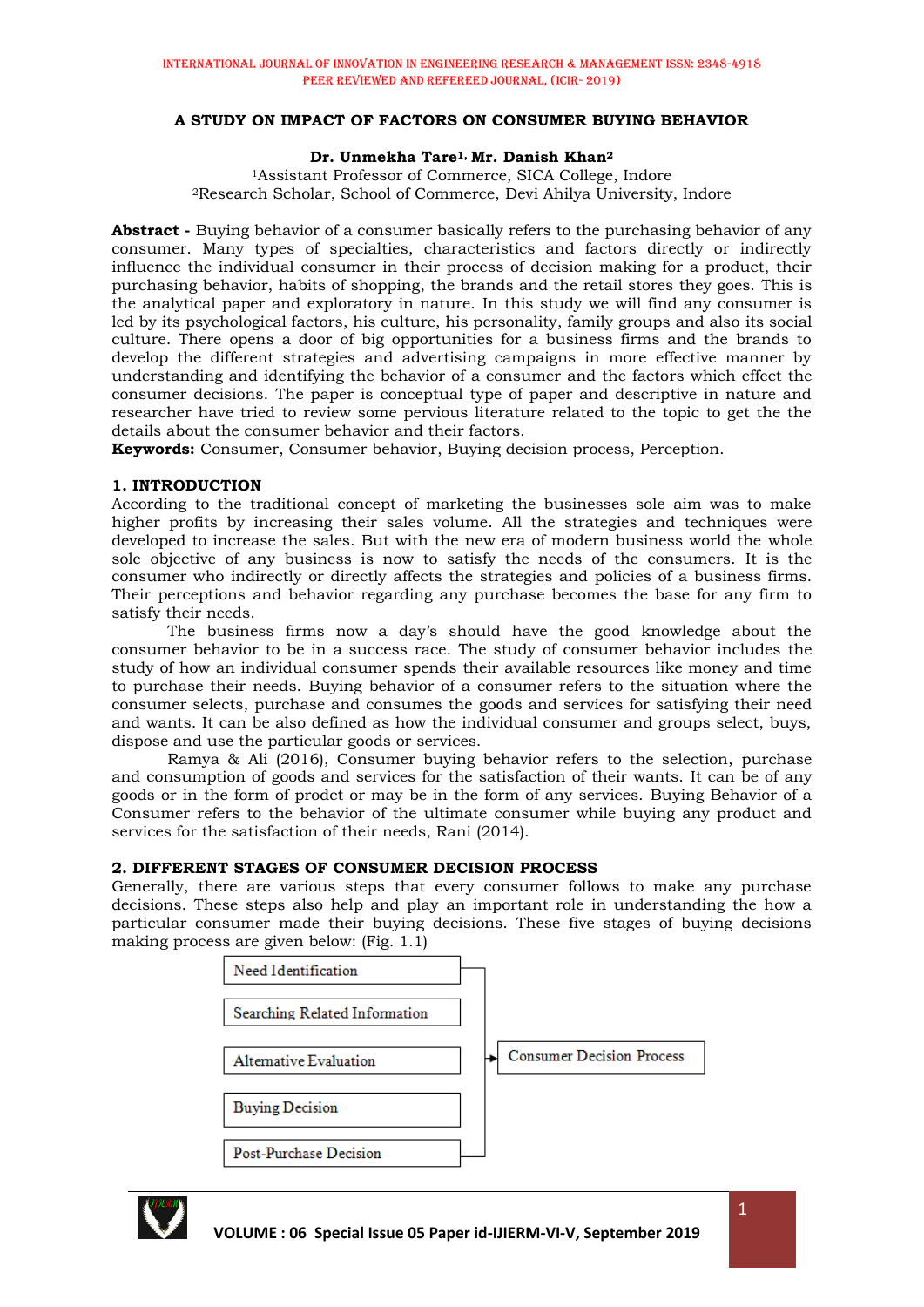- **1. Need Identification:** The first step in the process of consumer decision making is need identification. The consumer recognizes their needs and desire which can be satisfied through any product.
- **2. Searching Related Information's:** Consumer starts their learning immediately when the needs are identified. While searching for the information the consumer search their features, usability and different alternatives in the market which are available.
- **3. Alternative Evaluation:** Evaluation process starts when the searching of various related information is done. The successful information provides the various alternatives in front of consumer about the product or services. Through the various alternatives the consumer before selecting the best option evaluates the alternative from the different perceptions. Like their price, maintenance, warranty etc.
- **4. Buying Decision:** In the process of purchase decision the buyer finally choose the brand, product and services to be used to satisfy their wants after critically evaluating the various options of alternatives. Availability of product influence the brand to be chosen while selecting or buying a product.
- **5. Post-Purchase Reaction:** Post purchase reaction is the behavior of the consumer after using the particular product/brand or Service, this process give the correct idea of the consumer's like & dislike, preferences, satisfaction level and attitude towards the product. It enables us to indicate whether or not the motive of the product purchasing is complete or not.

# **3. FACTORS INFLUENCING CONSUMER BUYING BEHAVIOR**

Several factors influence the buying behavior of consumer. These factors/determinants are as follows:



- **3.1 Economic Determinants:** Economic determinant reflects the economic capabilities of a consumer or we can say the paying capacity of a consumer for any particular product and services.
	- **a. Personal Income:** Personal income is one of the most important and major factors which plays as the determinants and influence the decision of buying any product of the consumer. If the person is capable of buying different higher utility product then their buying decision for luxury goods will be always in favor.

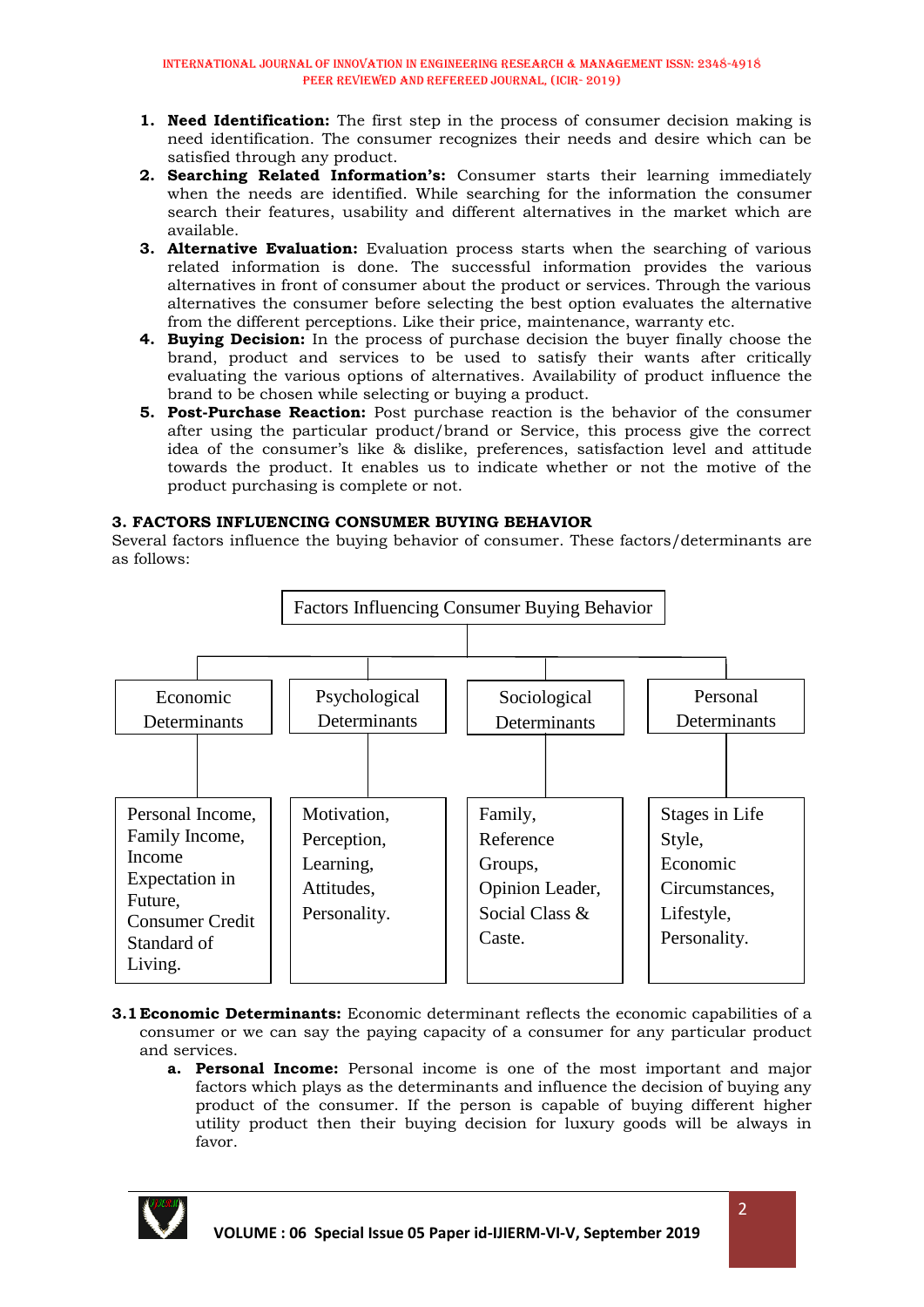- **b. Family Income:** Sometime buying decision in the family depends on the aggregate income of an individual family. Higher income will results in the better decision of buying regarding the product.
- **c. Income Expectations in Future:** if the consumer is expecting some big requirement of money in the near future for satisfying their personal and family needs then automatically the buying behavior of an individual consumer will be of starting for saving money in the present time.
- **d. Standard of Living:** If the standard of the living of a consumer is high their income and expenses will be affected positively to purchase high brand products. These factors directly influence the consumer buying behavior.
- **3.2Psychological Determinants:** Psychological determinants show the consumer's factors that make them buying for a particular product and services. These can be:
	- **a. Motivation:** The consumer behavior could be change and being motivated towards the purchase of any product while or after being motivated from the different factors of the particular product.
	- **b. Perception:** Perception also plays an important role in the buying behavior of a person. Perception can be made and change after making the use of the product. It could be positive or negative also.
	- **c. Learning:** After making the exact learning of the particular product about the characteristics, individual consumer buying decision could be affected because of this factor.
	- **d. Attitudes:** Attitudes towards any product can also be made after making exact usage of the product. A positive attitude towards the particular product can made a consumer to use or buy more of them.
- **3.3Sociological Determinants:** Majority of time the buying behavior of an individual consumer depends on the decisions and perceptions of other persons. These may be the social determinants which affect the consumers decisions:
	- **a. Family:** As we commonly found in Indian families the decision maker for all the purchasing is housewives and leader of the families. Then the buying behavior of the individual consumer depends upon their preferences and choices.
	- **b. Reference Groups:** Sometimes the buying decision of a particular consumer depends on the reference group; they influence their decision by making the evaluation and mindset about the particular product.
	- **c. Opinion Leader:** Opinion leader also plays an important role in changing the behavior of consumer about the different product, their choices and preferences directs the consumer for their purchasing decisions.
	- **d. Social Caste and Class:** In the old times the social caste also influences the behavior o a consumer. As we can take the example of old shatriya caste that the only one who buys the dhanush and bans. Social class also influences the decisions, as the higher in class will prefer the branded goods and products and the lower class consumer prefers to satisfy their need first.
- **3.4Personal Determinants:** Personal Determinants reflects individual's personal perceptions and behavior toward some products and services which influence the decisions of a individual consumer.
	- **a. Stages in Life Cycle:** Stages in life cycle directly affects the buying behavior of a consumer. As in the recent years there is less need of any product to be consumed but as changing in the age create more demand to the need of an individual consumer.
	- **b. Economic Circumstances:** Economic condition of the consumer plays a significant role in the purchasing decision of the consumer. High payable capacity influence the consumer to move forward to the branded product and less paying capabilities of a consumer direct them towards satisfying their basic needs.
	- **c. Lifestyle:** If an individual posses high standard of living then their decision of purchasing will always be move forward to the branded goods and services. If the consumer possesses the normal life then their decision affects accordingly.